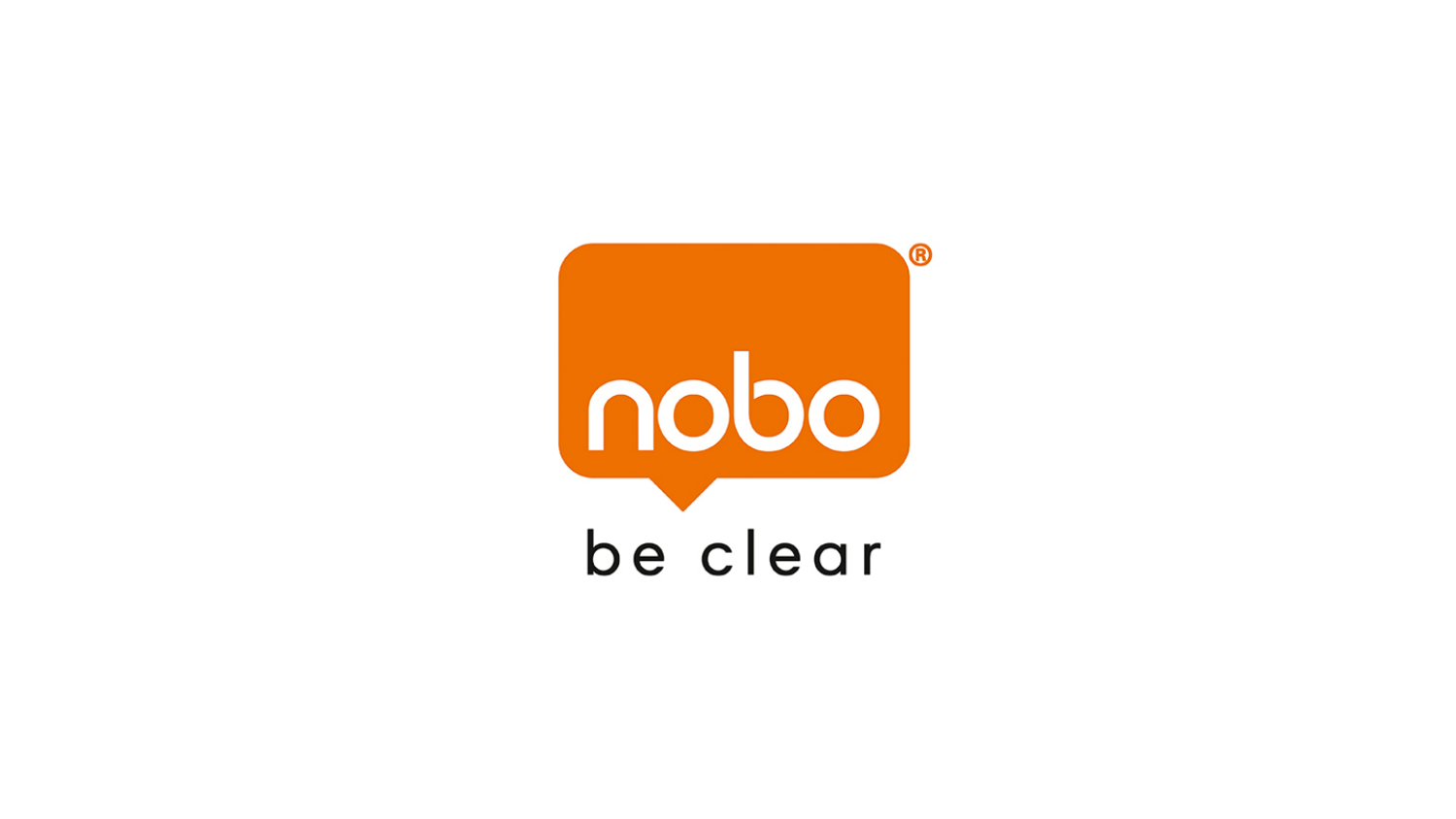# How do the modular systems work?



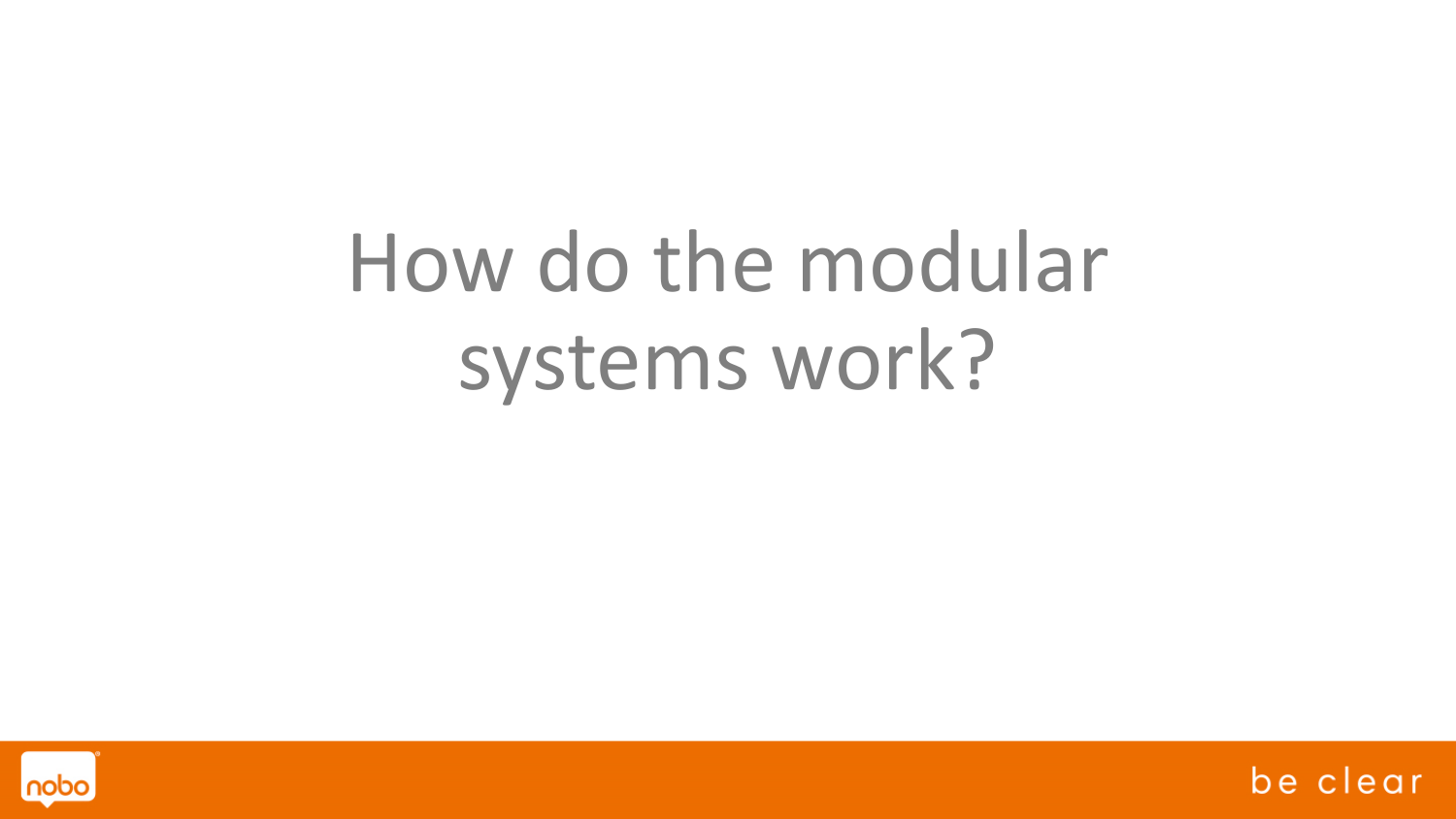## How does the Premium Plus **Clear Acrylic** modular desktop system work?

- To create the Premium Plus Clear Acrylic Modular Desktop system the consumer needs to buy
	- Standard Divider (desktop or floor standing)
	- Extensions to create the orientation desired (desktop or floor standing)







- Depending on the configuration you wish to create you will need at least 1 extension panel
- Above is a standard desk top panel Remove the foot from side you wish to add the extension to
- Attach the leg contained in the extension product



- Slide the acrylic into the slots on the legs
- *Note: there is an additional step on the floor standing dividers to attach panel along the top*

- *Premium Plus gives you maximum flexibility in orientation with minimal parts*
- *More cost efficient than Premium Plus PVC*



#### be clear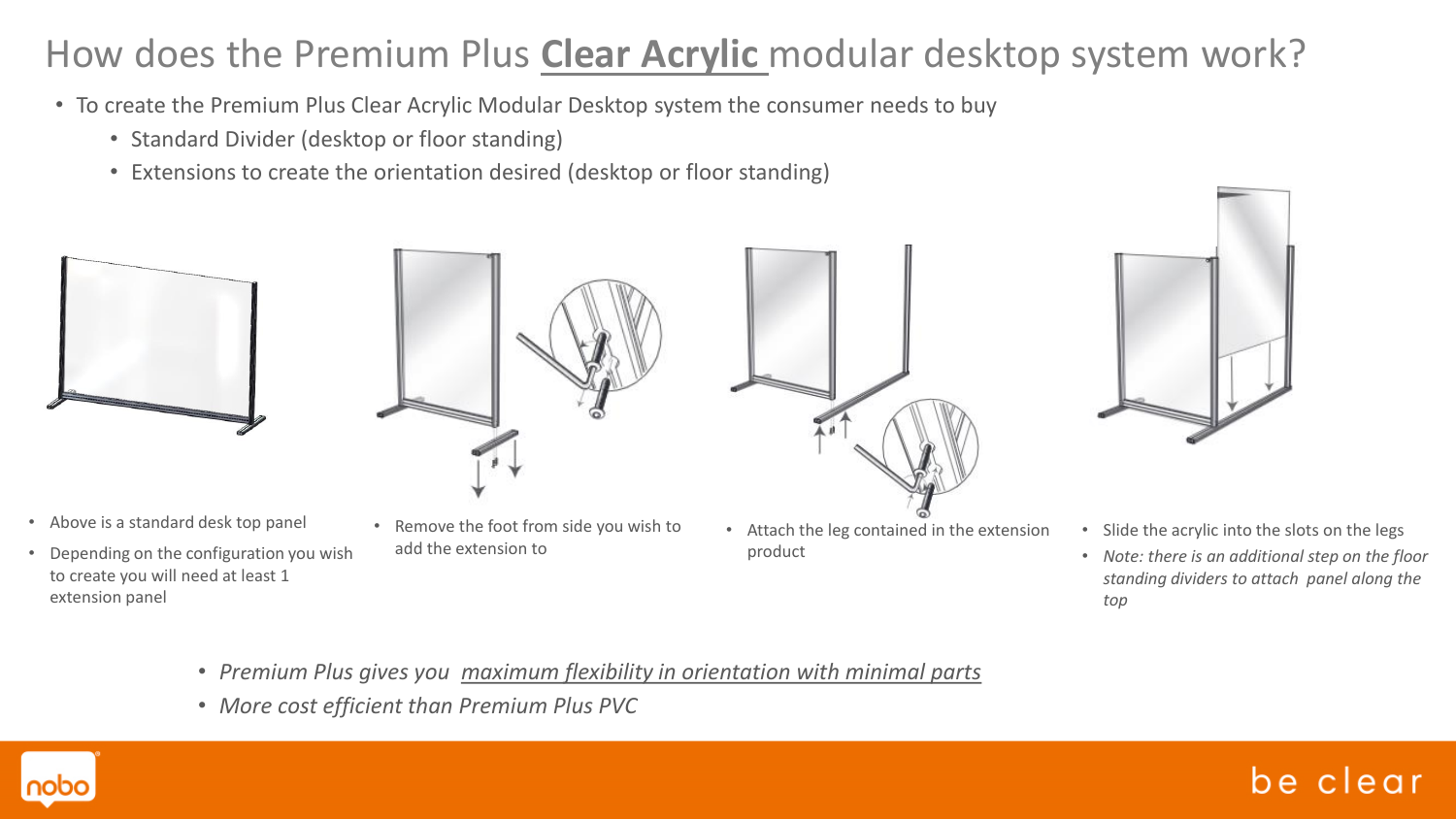• What is needed for to create the U shaped desk screen system shown below?





|    | Code    | <b>Description of part</b>                                                                            |
|----|---------|-------------------------------------------------------------------------------------------------------|
| 1x | 1915490 | Nobo Premium Plus Clear Acrylic Protective Desk Divider Screen Modular<br>System1400x1000mm           |
| 2x | 1915498 | Nobo Premium Plus Clear Acrylic Protective Desk Divider Screen Modular System Extension<br>600x1000mm |



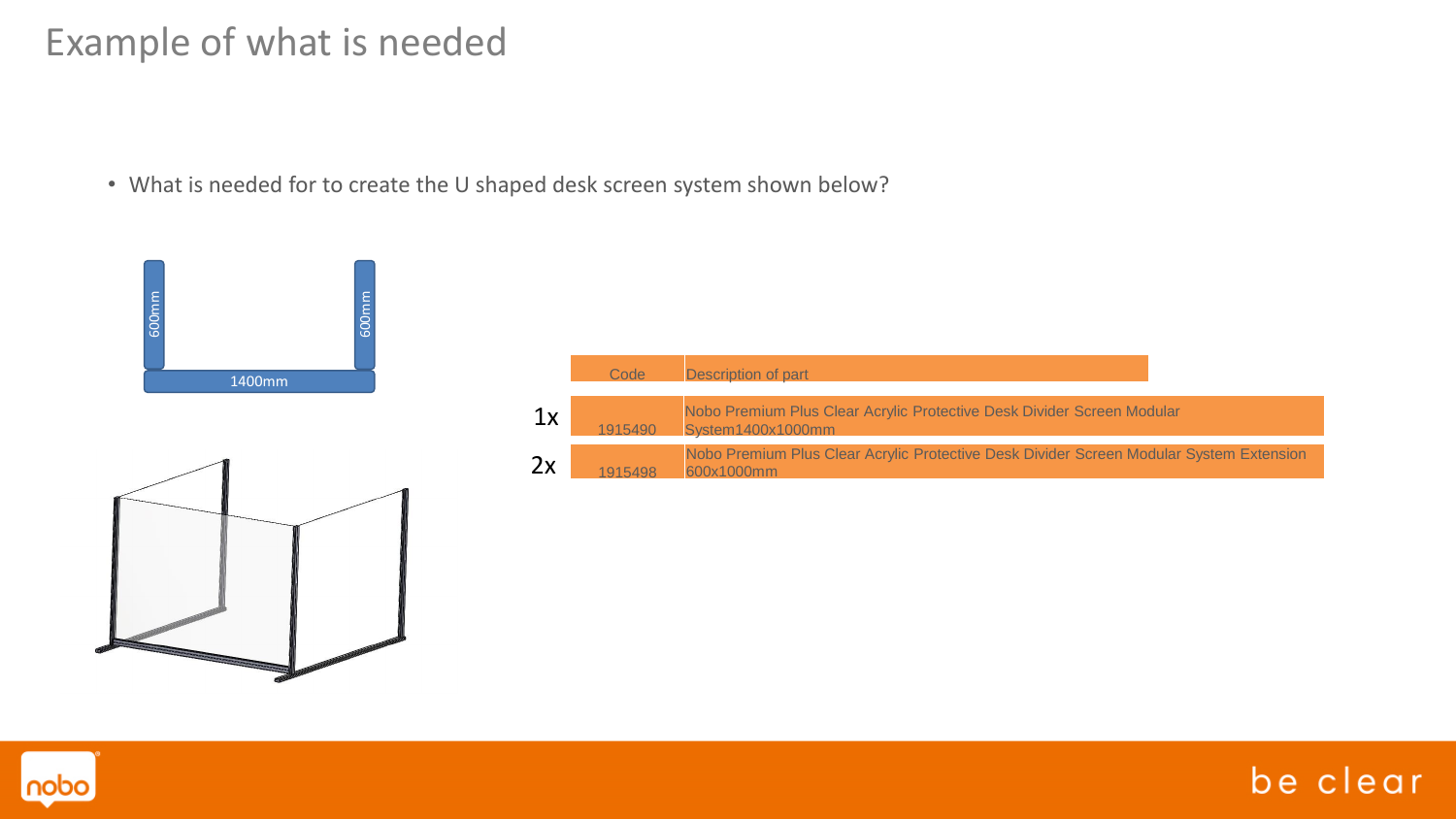• What is needed to create staggered screen system shown below?



|    | Code    | Description of part                                                                         |
|----|---------|---------------------------------------------------------------------------------------------|
| 4x | 1915493 | Nobo Premium Plus Clear Acrylic Protective Desk Divider Screen Modular System<br>600x1000mm |
| 3x | 1915492 | Nobo Premium Plus Clear Acrylic Protective Desk Divider Screen Modular System<br>800x1000mm |



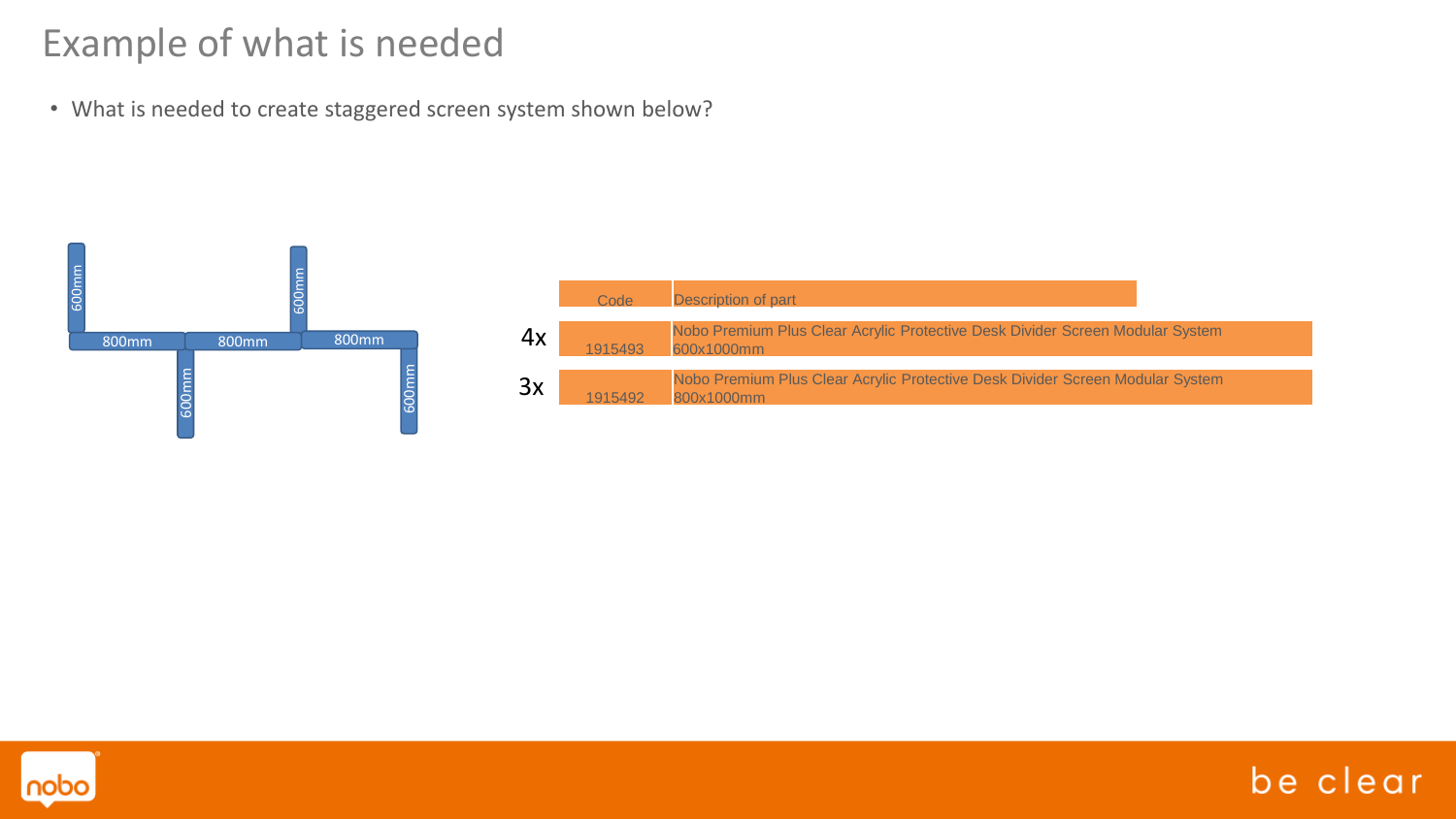

be clear

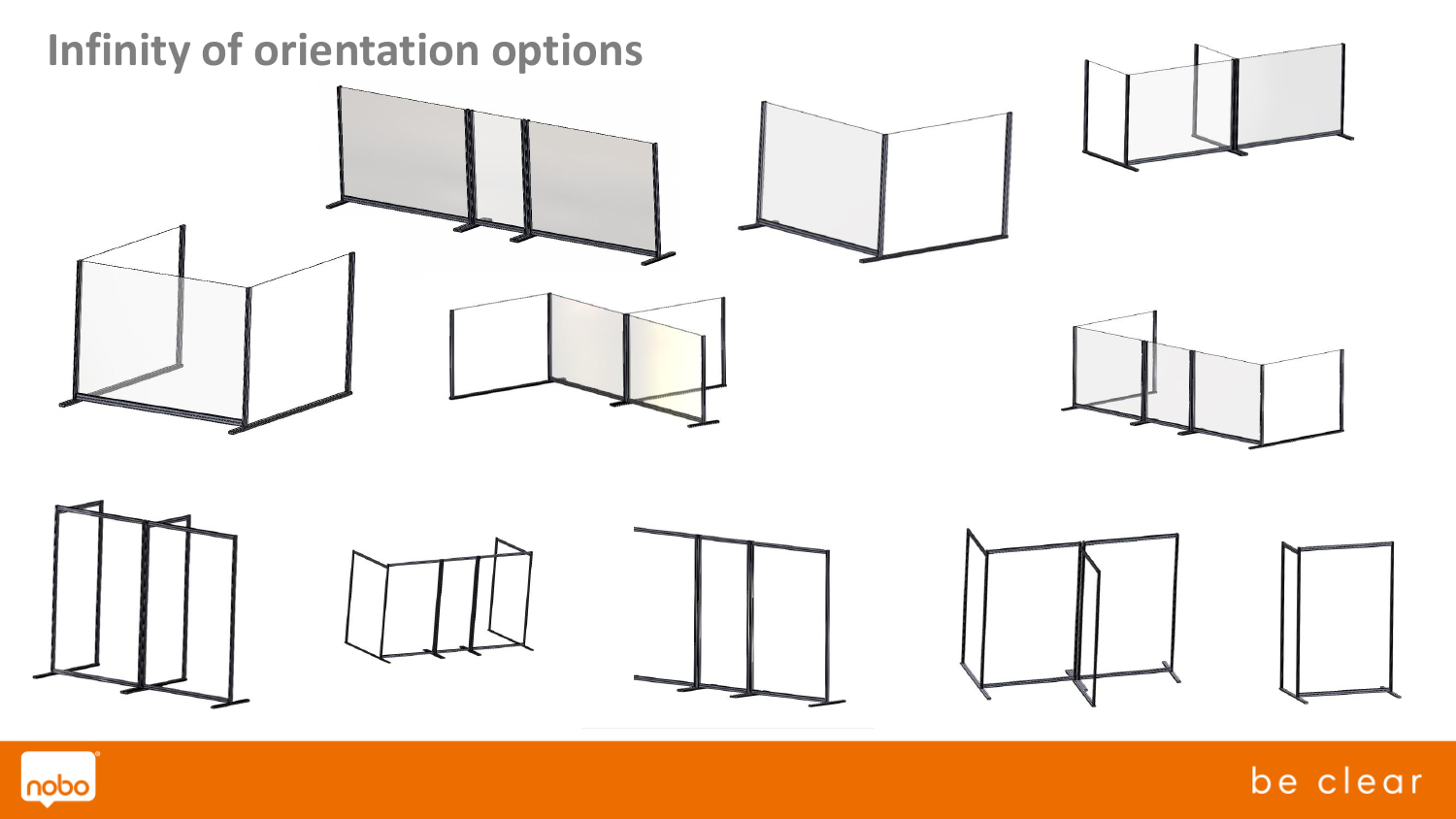### How does the Premium Plus **Clear PVC** modular desktop system work?

• To create the Premium Plus Clear PVC Modular Desktop system the consumer needs to buy multiple items to create the orientations desired



- Above is a modular desk top panel
- Note the 2 nodules either side
- Depending on the configuration you wish to create you will need at least 1 modular leg (1915557)
- Note holes on each side
- The nodules from the panel slot into the holes on the leg and downward to hold in place
- Connect up to 4 screens to 1 leg centrally
- An additional 4 external legs also required
- Legs are required on outside edge of screen
- *Note: there are NO floor standing modular products*

be clear

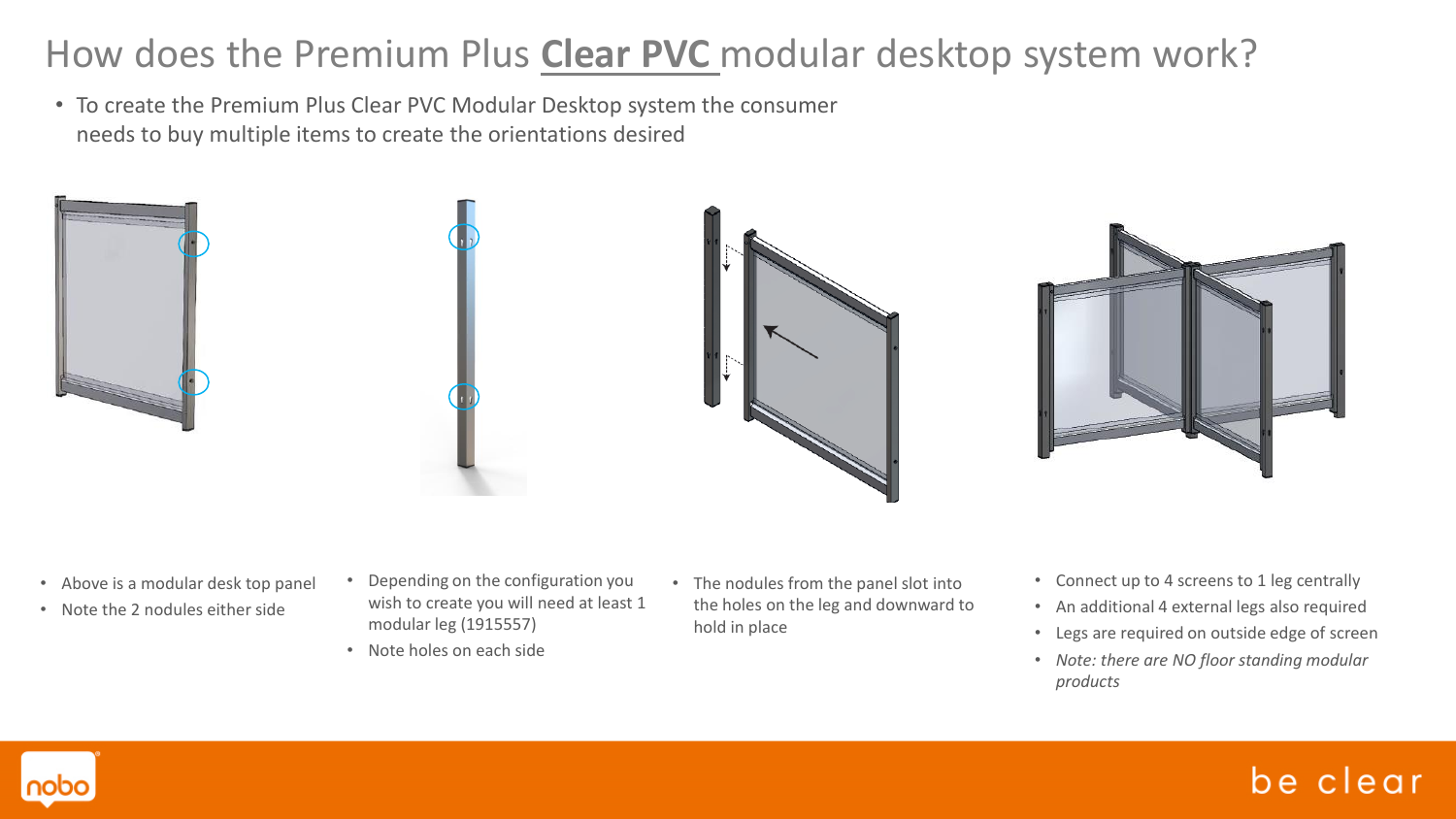• What is needed for to create the 4 screen system shown below?



**To create the 4 panel cross orientation you will need to buy**



• Legs are required on outside edge of each screen



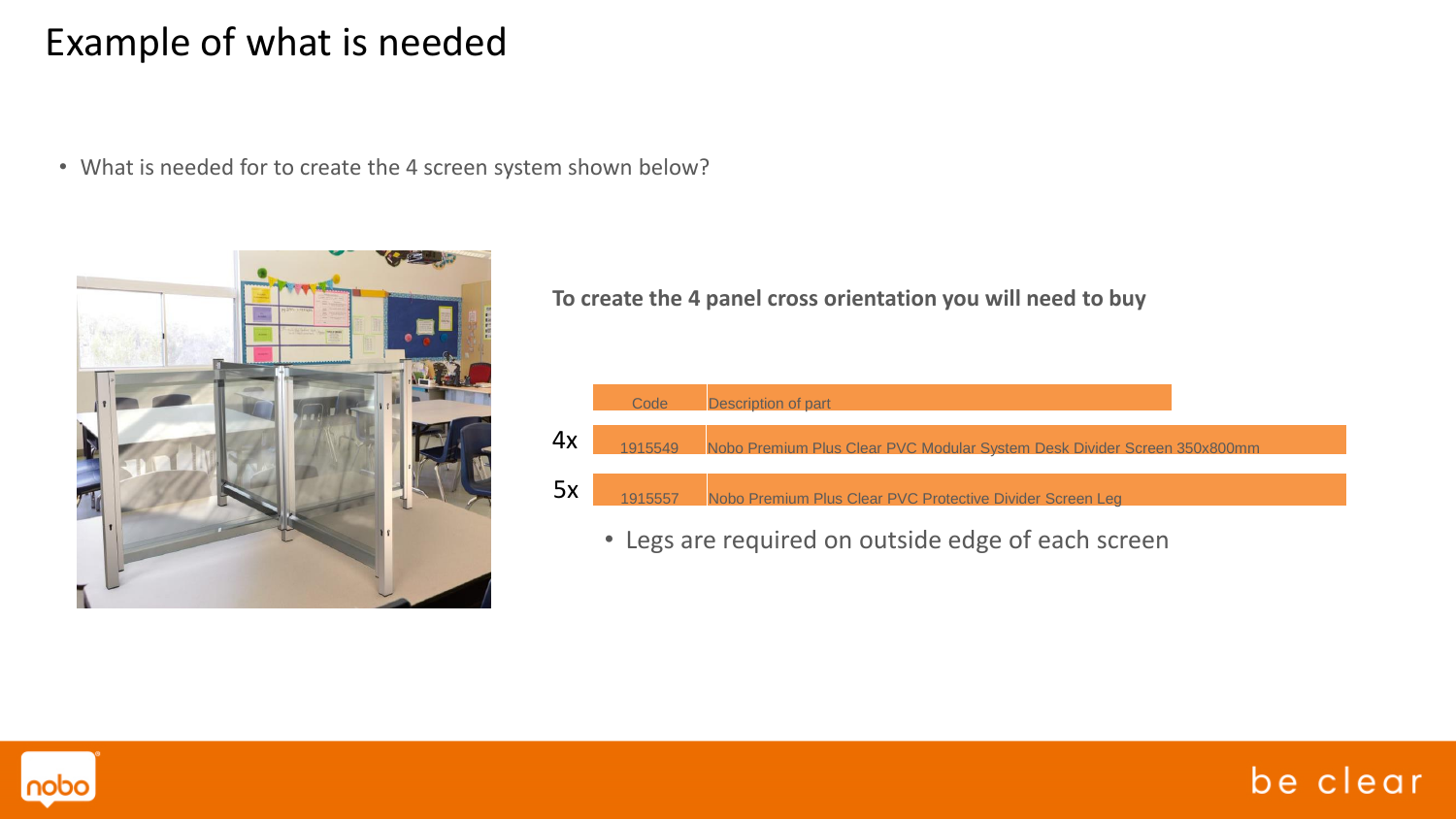• What is needed for to create the 3 screen system shown below?



#### **To create this 3 panel orientation you will need to buy**



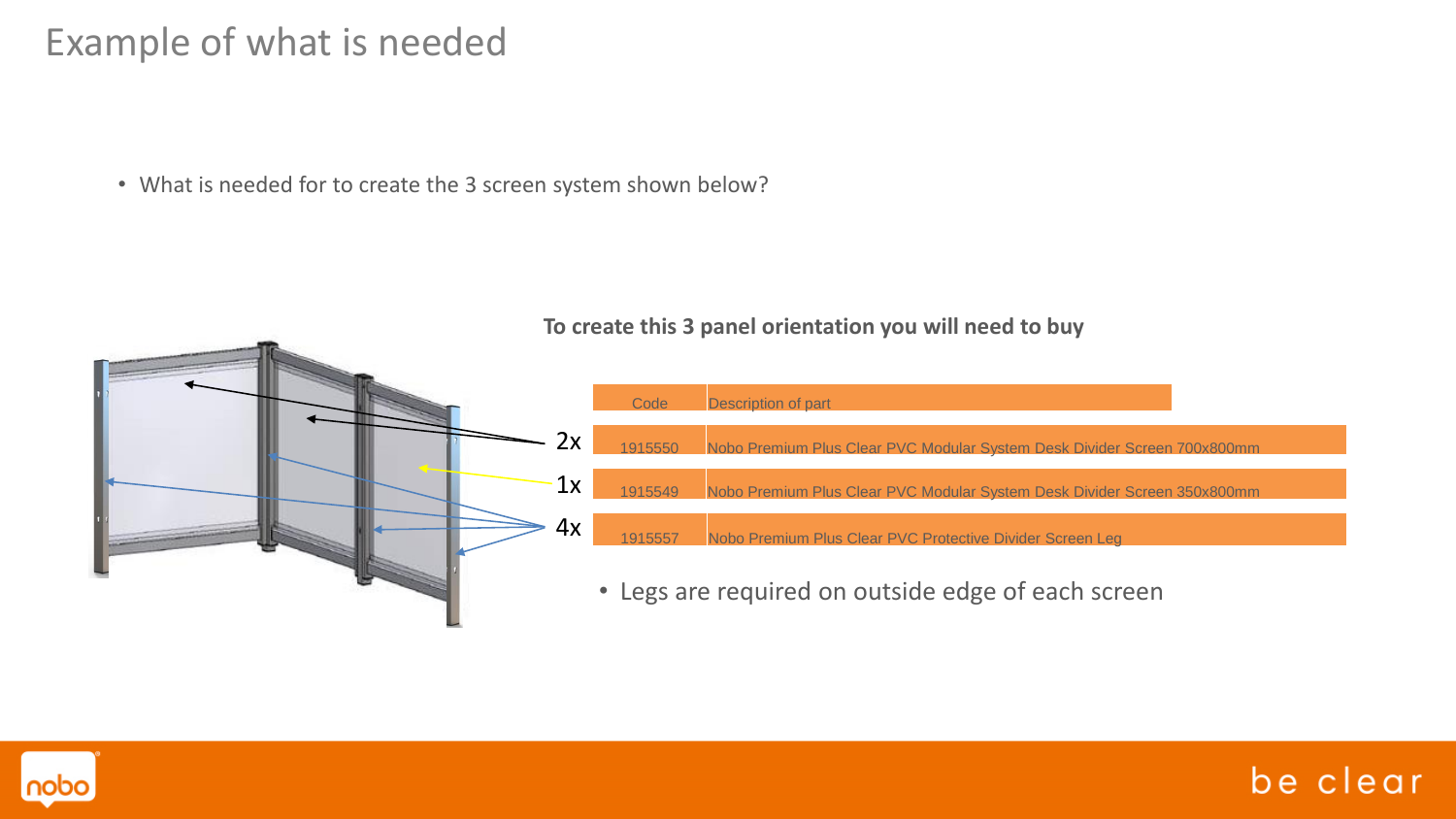# How do the accessories work?



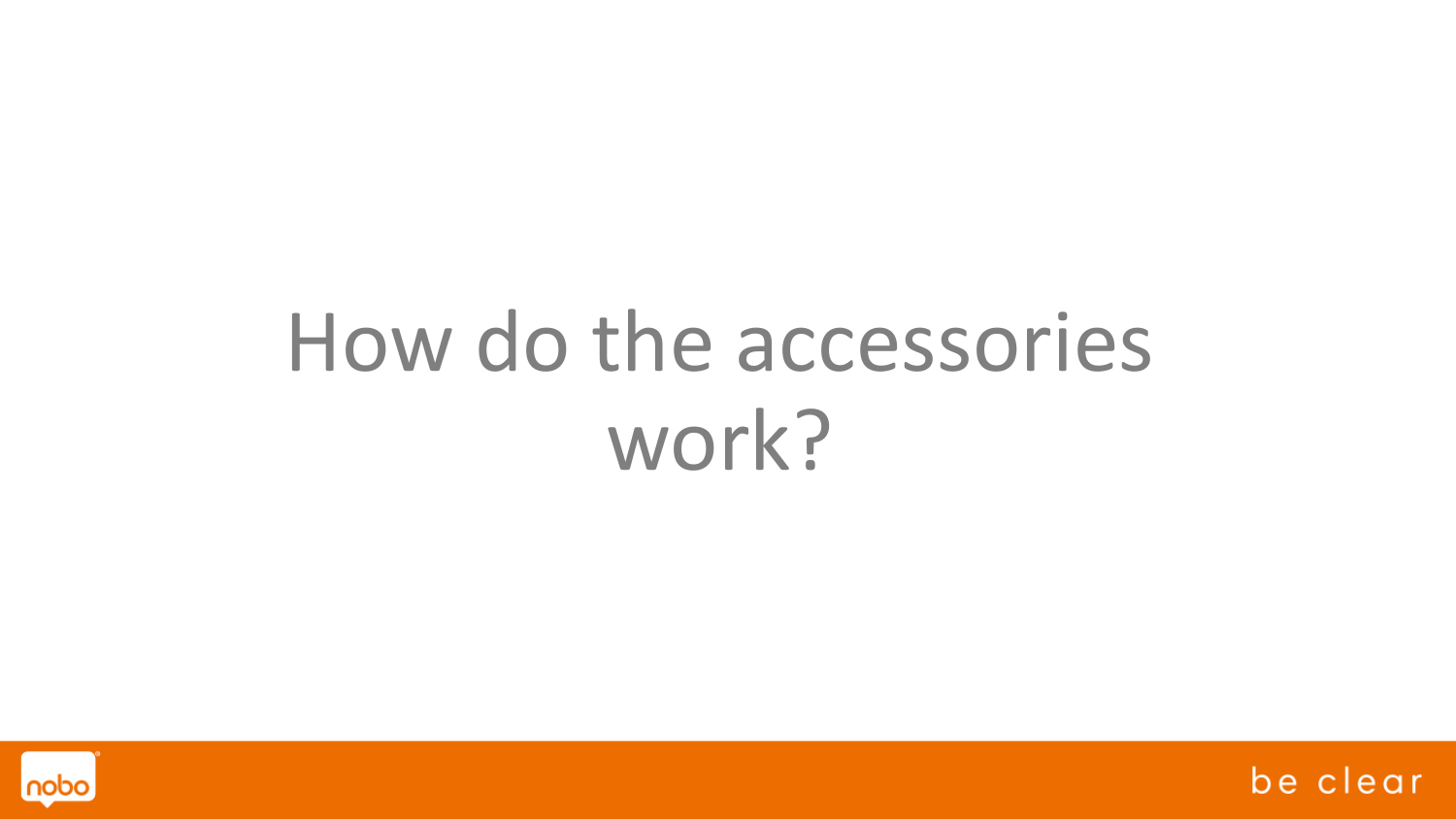#### How do you use the accessories?

- There are **4 accessories** within the range
	- Single Modular Leg (15557) which has been explained on previous 3 slides
	- Castor wheels, set of 4 (1915554)
	- Desk Clamps, set of 2 (1915555)
	- Tile weight, single (1915556)